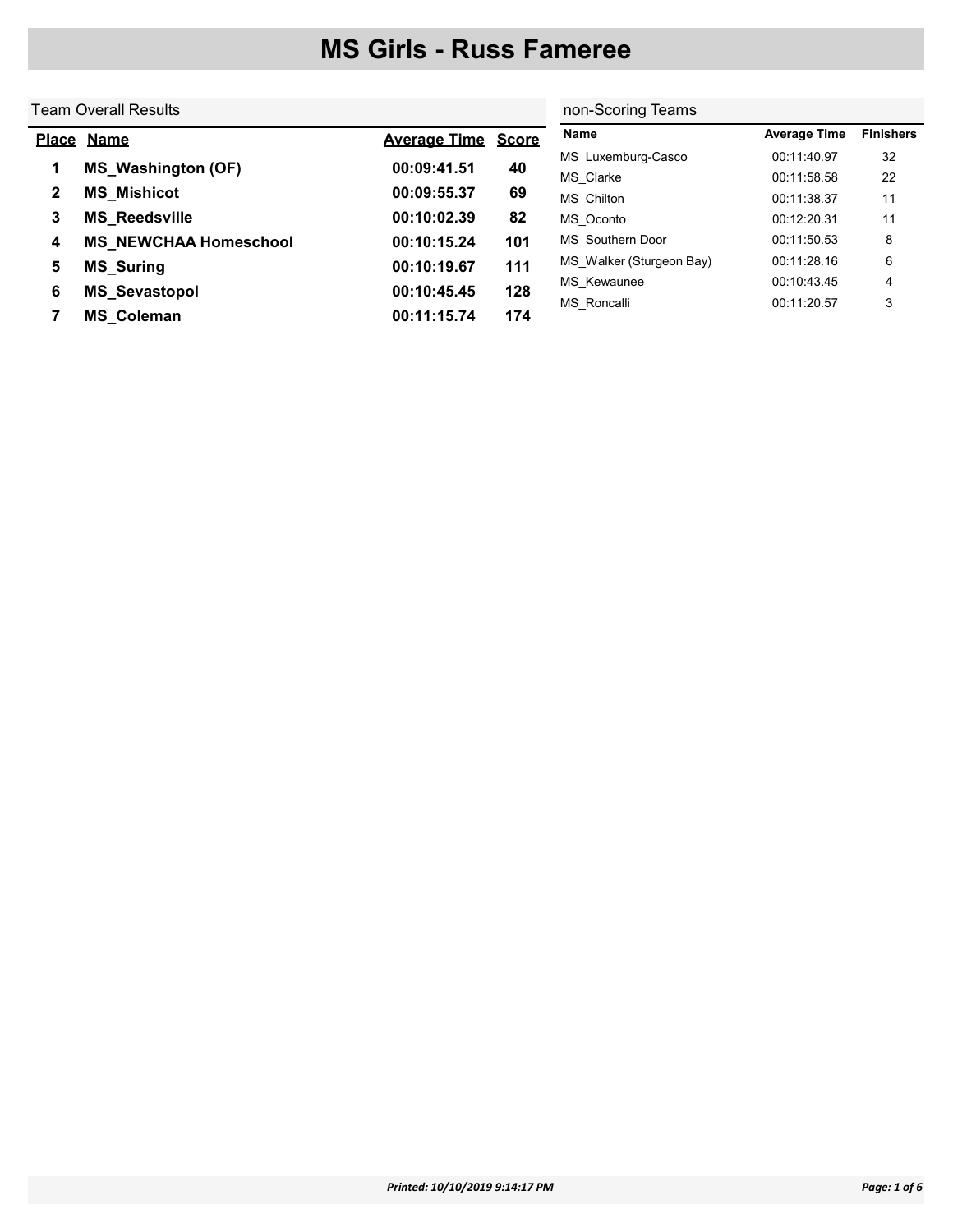#### Team Results

|              | <b>Place Team Name</b>       |                         |      |                          |             | Average Time # of Finishers Team Score |              |
|--------------|------------------------------|-------------------------|------|--------------------------|-------------|----------------------------------------|--------------|
| 1            | <b>MS_Washington (OF)</b>    |                         |      |                          | 00:09:41.51 | 12                                     | 40           |
|              | <b>Team Position</b>         | <b>Overall Position</b> | Bib# | <b>Name</b>              |             | <b>Chip Time</b>                       | <b>Score</b> |
|              | 1                            | 5                       | 800  | <b>Brooke Hodkiewicz</b> |             | 00:09:22.15                            | 4            |
|              | $\mathbf 2$                  | 10                      | 804  | Hannah Ludemann          |             | 00:09:38.74                            | 6            |
|              | 3                            | 11                      | 797  | <b>Hailey Delzer</b>     |             | 00:09:43.52                            | 7            |
|              | 4                            | 12                      | 796  | Amelia Danielczak        |             | 00:09:43.76                            | 8            |
|              | 5                            | 26                      | 803  | <b>Mackenzie Lotto</b>   |             | 00:09:59.38                            | 15           |
|              | 6                            | 32                      | 799  | Ava Hodkiewicz           |             | 00:10:06.52                            | (16)         |
|              | $\overline{7}$               | 33                      | 805  | <b>Gracie Miller</b>     |             | 00:10:07.55                            | (17)         |
|              | 8                            | 45                      | 806  | Madysen Przybylski       |             | 00:10:21.03                            | (24)         |
| $\mathbf{2}$ | <b>MS_Mishicot</b>           |                         |      |                          | 00:09:55.37 | 13                                     | 69           |
|              | <b>Team Position</b>         | <b>Overall Position</b> | Bib# | Name                     |             | <b>Chip Time</b>                       | <b>Score</b> |
|              | 1                            | 3                       | 1547 | Cora Stodola             |             | 00:09:16.05                            | 2            |
|              | $\mathbf 2$                  | 13                      | 730  | <b>Rylie Sosnosky</b>    |             | 00:09:44.01                            | 9            |
|              | 3                            | 14                      | 733  | <b>McKenzie Wotachek</b> |             | 00:09:46.15                            | 10           |
|              | 4                            | 35                      | 724  | <b>Jazlin Ewald</b>      |             | 00:10:09.02                            | 18           |
|              | 5                            | 65                      | 725  | <b>Claire Hoffman</b>    |             | 00:10:41.62                            | 30           |
|              | 6                            | 84                      | 728  | Ava Oakley               |             | 00:11:16.99                            | (36)         |
|              | $\overline{7}$               | 90                      | 729  | Emma Schmidt             |             | 00:11:28.12                            | (38)         |
|              | 8                            | 100                     | 1548 | Michaelynn Wotacheck     |             | 00:11:40.12                            | (41)         |
| $\mathbf{3}$ | <b>MS_Reedsville</b>         |                         |      |                          | 00:10:02.39 | 8                                      | 82           |
|              | <b>Team Position</b>         | <b>Overall Position</b> | Bib# | <b>Name</b>              |             | <b>Chip Time</b>                       | <b>Score</b> |
|              | 1                            | 4                       | 850  | <b>Ava Meulemans</b>     |             | 00:09:20.51                            | 3            |
|              | $\mathbf 2$                  | 21                      | 852  | Megan Rezba              |             | 00:09:56.22                            | 14           |
|              | 3                            | 36                      | 846  | Kayla Bubolz             |             | 00:10:10.20                            | 19           |
|              | 4                            | 38                      | 851  | <b>Grace Rezba</b>       |             | 00:10:12.27                            | 20           |
|              | 5                            | 55                      | 849  | <b>Olivia Maslow</b>     |             | 00:10:32.76                            | 26           |
|              | 6                            | 115                     | 848  | Cameran Hoefner          |             | 00:12:04.19                            | (44)         |
|              | 7                            | 116                     | 853  | Samantha Stahl           |             | 00:12:09.74                            | (45)         |
|              | 8                            | 118                     | 847  | Clare Delsman            |             | 00:12:23.07                            | (46)         |
| 4            | <b>MS NEWCHAA Homeschool</b> |                         |      |                          | 00:10:15.24 | 7                                      | 101          |
|              | <b>Team Position</b>         | <b>Overall Position</b> | Bib# | <b>Name</b>              |             | <b>Chip Time</b>                       | <u>Score</u> |
|              | 1                            | 1                       | 486  | <b>Greta Martens</b>     |             | 00:09:07.40                            | 1            |
|              | 2                            | 19                      | 484  | <b>Gabrielle Haller</b>  |             | 00:09:55.75                            | 12           |
|              | 3                            | 41                      | 483  | <b>Camille Haller</b>    |             | 00:10:14.86                            | 22           |
|              | 4                            | 67                      | 487  | <b>Lindsey Matthys</b>   |             | 00:10:47.22                            | 31           |
|              | 5                            | 80                      | 488  | Anna Schactner           |             | 00:11:10.97                            | 35           |
|              | 6                            | 96                      | 485  | Adelyn Krall             |             | 00:11:33.66                            | (39)         |
|              | 7                            | 150                     | 489  | Clare Stanley            |             | 00:15:23.93                            | (48)         |
| 5            | <b>MS_Suring</b>             |                         |      |                          | 00:10:19.67 | $\overline{7}$                         | 111          |
|              | <b>Team Position</b>         | <b>Overall Position</b> | Bib# | <b>Name</b>              |             | <b>Chip Time</b>                       | <b>Score</b> |
|              | 1                            | 20                      | 938  | <b>Birdee Cramer</b>     |             | 00:09:56.04                            | 13           |
|              | 2                            | 40                      | 941  | <b>Ginger Gerndt</b>     |             | 00:10:14.58                            | 21           |
|              | 3                            | 44                      | 939  | <b>Bunny Cramer</b>      |             | 00:10:18.36                            | 23           |
|              | 4                            | 51                      | 940  | Georgia Gerndt           |             | 00:10:28.44                            | 25           |
|              | 5                            | 64                      | 942  | <b>Allyson Seibert</b>   |             | 00:10:40.95                            | 29           |
|              | 6                            | 85                      | 944  | <b>Morgan Suring</b>     |             | 00:11:17.37                            | (37)         |
|              | $\overline{7}$               | 97                      | 943  | Samantha Seibert         |             | 00:11:38.02                            | (40)         |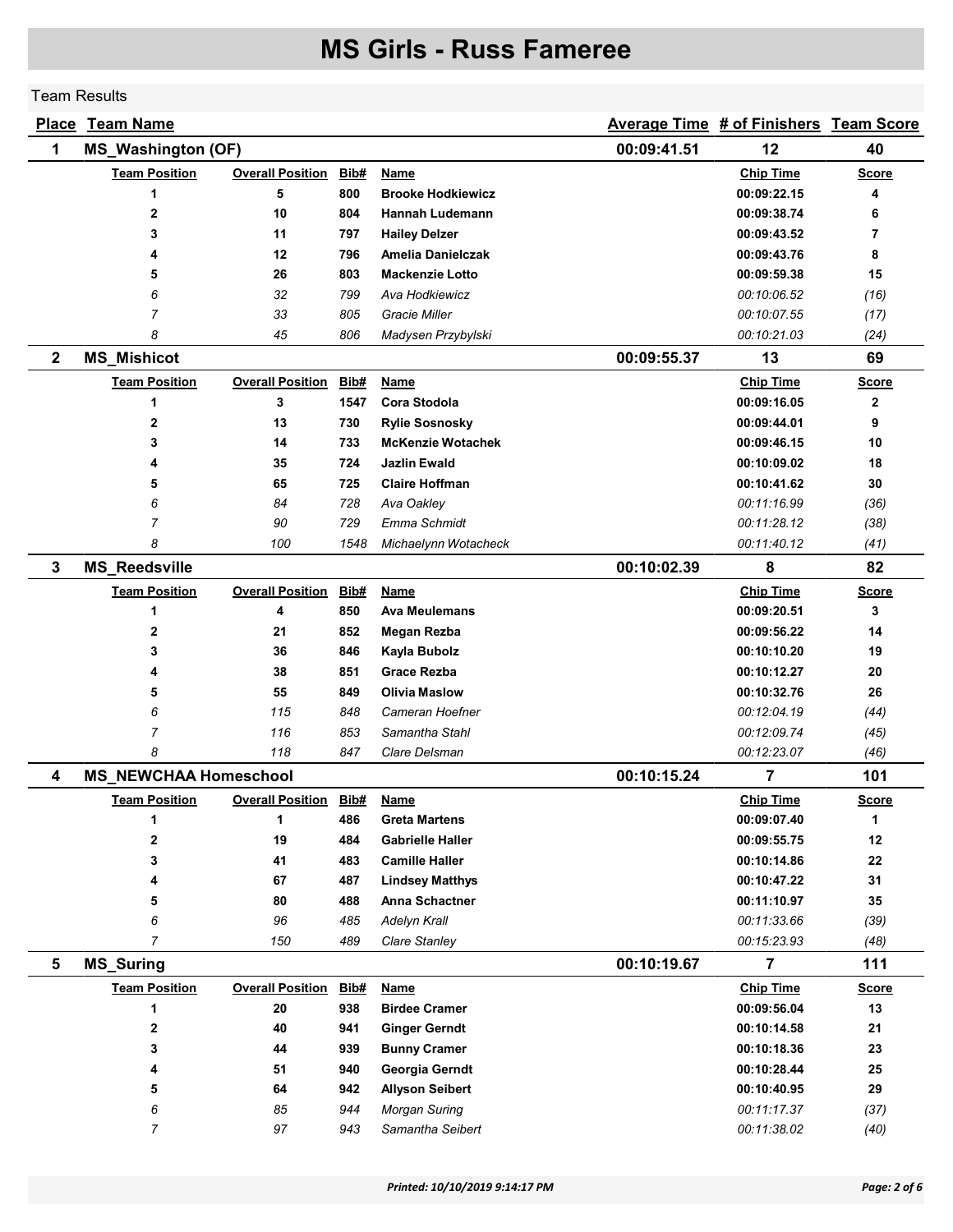| 6 | <b>MS_Sevastopol</b> |                         |      | 00:10:45.45               | 5                | 128          |
|---|----------------------|-------------------------|------|---------------------------|------------------|--------------|
|   | <b>Team Position</b> | <b>Overall Position</b> | Bib# | <b>Name</b>               | <b>Chip Time</b> | <b>Score</b> |
|   |                      | 9                       | 884  | <b>Caitlyn Hasenjager</b> | 00:09:38.25      | 5            |
|   |                      | 15                      | 888  | Naomi Rikkola             | 00:09:48.69      | 11           |
|   | 3                    | 70                      | 886  | Jolene Luetdke            | 00:10:52.97      | 32           |
|   | 4                    | 74                      | 883  | <b>Victoria Fiscus</b>    | 00:11:00.09      | 33           |
|   | 5                    | 121                     | 885  | <b>Madison Lempke</b>     | 00:12:27.24      | 47           |
|   |                      |                         |      |                           |                  |              |
|   | <b>MS Coleman</b>    |                         |      | 00:11:15.74               | 5                | 174          |
|   | <b>Team Position</b> | <b>Overall Position</b> | Bib# | <b>Name</b>               | <b>Chip Time</b> | <b>Score</b> |
|   |                      | 62                      | 408  | <b>Norah Kinzinger</b>    | 00:10:39.13      | 27           |
|   | 2                    | 63                      | 410  | Ella VanErmen             | 00:10:39.75      | 28           |
|   | 3                    | 77                      | 409  | <b>Maddy Seefeldt</b>     | 00:11:07.63      | 34           |
|   | 4                    | 112                     | 406  | <b>Clare Gappa</b>        | 00:11:55.61      | 42           |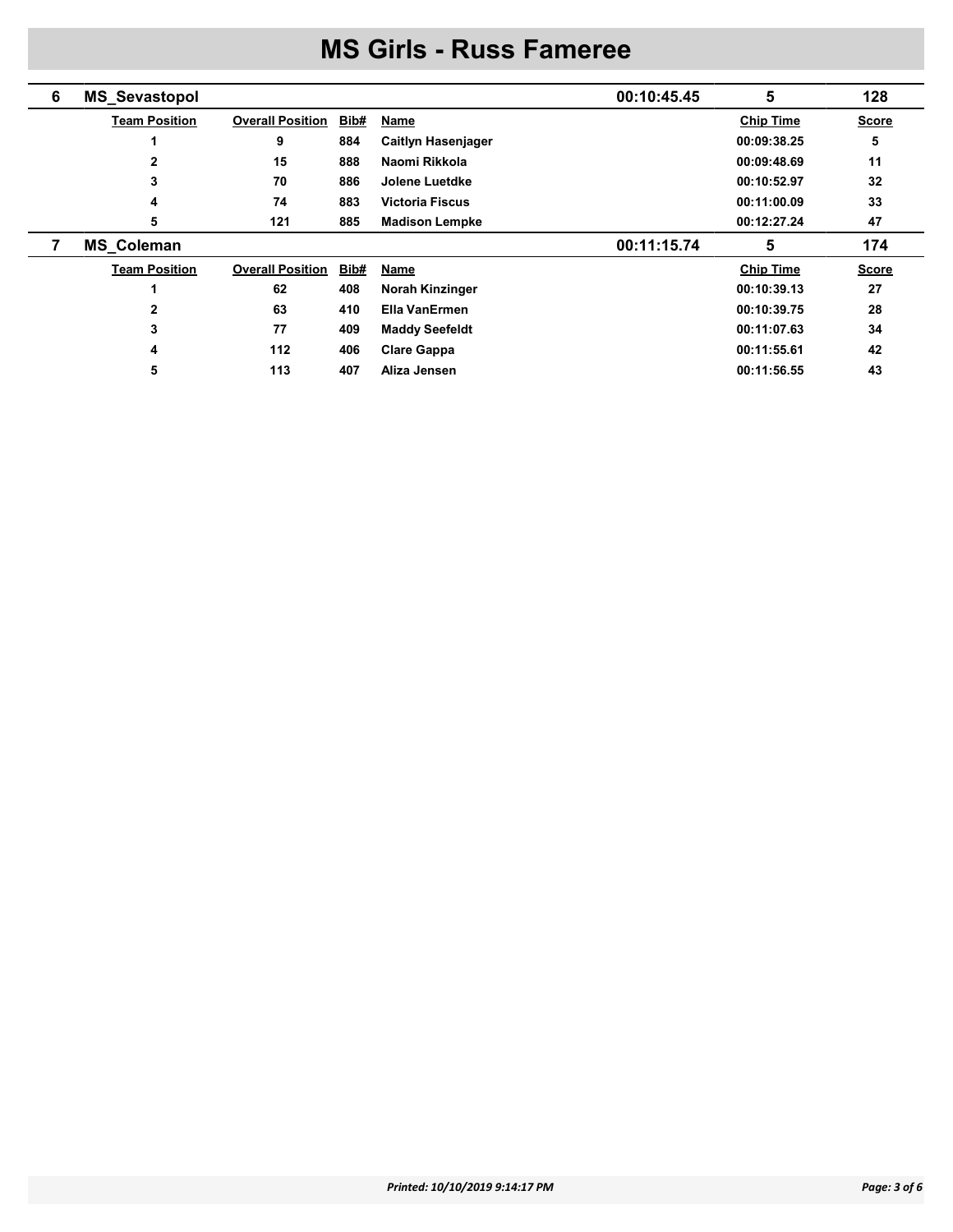#### Individual Overall Results

| 1<br>1<br>486<br>5th<br>Greta Martens<br>00:09:07.40 MS_NEWCHAA Homeschool<br>2<br>6th<br>1<br>309<br><b>Emma Bousley</b><br>00:09:12.19 MS_Southern Door<br>3<br>2<br>1547<br>Cora Stodola<br>8th<br>00:09:16.05 MS_Mishicot<br>3<br>850<br>7th<br>4<br>Ava Meulemans<br>00:09:20.51 MS_Reedsville<br>5<br>4<br>800<br><b>Brooke Hodkiewicz</b><br>7th<br>00:09:22.15 MS_Washington (OF)<br>6<br>3<br>637<br>8th<br>Sophia Mleziva<br>00:09:22.38 MS_Luxemburg-Casco<br>7<br>4<br>646<br>8th<br>00:09:23.53 MS_Luxemburg-Casco<br><b>Grace Seering</b><br>8<br>5<br>983<br>Sophia Soukup<br>6th<br>00:09:25.96 MS_Clarke<br>9<br>5<br>884<br>7th<br><b>Caitlyn Hasenjager</b><br>00:09:38.25 MS_Sevastopol<br>10<br>6<br>804<br>8th<br>Hannah Ludemann<br>00:09:38.74 MS Washington (OF)<br>11<br>7<br>797<br><b>Hailey Delzer</b><br>7th<br>00:09:43.52 MS_Washington (OF)<br>12<br>8<br>6th<br>796<br>Amelia Danielczak<br>00:09:43.76 MS_Washington (OF)<br>13<br>9<br>730<br>7th<br><b>Rylie Sosnosky</b><br>00:09:44.01 MS_Mishicot<br>14<br>10<br>733<br><b>McKenzie Wotachek</b><br>7th<br>00:09:46.15 MS_Mishicot<br>11<br>888<br>7th<br>15<br>Naomi Rikkola<br>00:09:48.69 MS_Sevastopol<br>16<br>9<br>8th<br>974<br><b>Kylie Kakes</b><br>00:09:50.08 MS_Clarke<br>10<br>633<br>7th<br>00:09:50.38 MS_Luxemburg-Casco<br>17<br>Kylie Kallies<br>18<br>11<br>648<br>7th<br><b>Madyson Vanark</b><br>00:09:51.84 MS_Luxemburg-Casco<br>19<br>12<br>484<br><b>Gabrielle Haller</b><br>7th<br>00:09:55.75 MS_NEWCHAA Homeschool<br>20<br>13<br>938<br><b>Birdee Cramer</b><br>8th<br>00:09:56.04 MS_Suring<br>21<br>14<br>852<br>6th<br>Megan Rezba<br>00:09:56.22 MS_Reedsville<br>22<br>12<br>381<br>Zoey Povsha<br>6th<br>00:09:56.35 MS_Chilton<br>23<br>13<br>984<br><b>Rylee Timm</b><br>6th<br>00:09:56.47 MS_Clarke<br>24<br>0<br>529<br>8th<br>Hannah Morton<br>00:09:57.93 MS_Kewaunee<br>25<br>636<br>6th<br>14<br>Abi Mleziva<br>00:09:58.43 MS_Luxemburg-Casco<br>26<br>15<br>803<br><b>Mackenzie Lotto</b><br>6th<br>00:09:59.38 MS_Washington (OF)<br>27<br>(16)<br>643<br>7th<br>McKenna Rank<br>00:10:00.61 MS_Luxemburg-Casco<br>28<br>17<br>374<br>7th<br><b>Emily Heller</b><br>00:10:01.93 MS_Chilton<br>29<br>18<br>383<br>8th<br><b>Alydia Wietig</b><br>00:10:04.18 MS_Chilton<br>0<br>30<br>528<br>Allie Kinjerski<br>8th<br>00:10:05.25 MS_Kewaunee<br>31<br>19<br>989<br>8th<br>00:10:05.72 MS_Clarke<br><b>Shaidyn White</b><br>32<br>(16)<br>799<br>Ava Hodkiewicz<br>7th<br>00:10:06.52 MS_Washington (OF)<br>33<br>(17)<br>6th<br>805<br>Gracie Miller<br>00:10:07.55 MS_Washington (OF)<br>34<br>22<br>375<br><b>Adahlyn Hoerl</b><br>7th<br>00:10:08.35 MS_Chilton<br>35<br>18<br>Jazlin Ewald<br>6th<br>724<br>00:10:09.02 MS_Mishicot<br>19<br>36<br>846<br>Kayla Bubolz<br>7th<br>00:10:10.20 MS_Reedsville<br>23<br>37<br>971<br><b>Ashley Groothoff</b><br>6th<br>00:10:10.99 MS_Clarke<br>20<br>38<br>851<br><b>Grace Rezba</b><br>8th<br>00:10:12.27 MS_Reedsville |  |
|-------------------------------------------------------------------------------------------------------------------------------------------------------------------------------------------------------------------------------------------------------------------------------------------------------------------------------------------------------------------------------------------------------------------------------------------------------------------------------------------------------------------------------------------------------------------------------------------------------------------------------------------------------------------------------------------------------------------------------------------------------------------------------------------------------------------------------------------------------------------------------------------------------------------------------------------------------------------------------------------------------------------------------------------------------------------------------------------------------------------------------------------------------------------------------------------------------------------------------------------------------------------------------------------------------------------------------------------------------------------------------------------------------------------------------------------------------------------------------------------------------------------------------------------------------------------------------------------------------------------------------------------------------------------------------------------------------------------------------------------------------------------------------------------------------------------------------------------------------------------------------------------------------------------------------------------------------------------------------------------------------------------------------------------------------------------------------------------------------------------------------------------------------------------------------------------------------------------------------------------------------------------------------------------------------------------------------------------------------------------------------------------------------------------------------------------------------------------------------------------------------------------------------------------------------------------------------------------------------------------------------------------------------------------------------------------------------------------------------------------------------------------------------------------------------------------------------------------------------------------------------------------------------------------------------------------------------------------------------------------------------------------|--|
|                                                                                                                                                                                                                                                                                                                                                                                                                                                                                                                                                                                                                                                                                                                                                                                                                                                                                                                                                                                                                                                                                                                                                                                                                                                                                                                                                                                                                                                                                                                                                                                                                                                                                                                                                                                                                                                                                                                                                                                                                                                                                                                                                                                                                                                                                                                                                                                                                                                                                                                                                                                                                                                                                                                                                                                                                                                                                                                                                                                                                   |  |
|                                                                                                                                                                                                                                                                                                                                                                                                                                                                                                                                                                                                                                                                                                                                                                                                                                                                                                                                                                                                                                                                                                                                                                                                                                                                                                                                                                                                                                                                                                                                                                                                                                                                                                                                                                                                                                                                                                                                                                                                                                                                                                                                                                                                                                                                                                                                                                                                                                                                                                                                                                                                                                                                                                                                                                                                                                                                                                                                                                                                                   |  |
|                                                                                                                                                                                                                                                                                                                                                                                                                                                                                                                                                                                                                                                                                                                                                                                                                                                                                                                                                                                                                                                                                                                                                                                                                                                                                                                                                                                                                                                                                                                                                                                                                                                                                                                                                                                                                                                                                                                                                                                                                                                                                                                                                                                                                                                                                                                                                                                                                                                                                                                                                                                                                                                                                                                                                                                                                                                                                                                                                                                                                   |  |
|                                                                                                                                                                                                                                                                                                                                                                                                                                                                                                                                                                                                                                                                                                                                                                                                                                                                                                                                                                                                                                                                                                                                                                                                                                                                                                                                                                                                                                                                                                                                                                                                                                                                                                                                                                                                                                                                                                                                                                                                                                                                                                                                                                                                                                                                                                                                                                                                                                                                                                                                                                                                                                                                                                                                                                                                                                                                                                                                                                                                                   |  |
|                                                                                                                                                                                                                                                                                                                                                                                                                                                                                                                                                                                                                                                                                                                                                                                                                                                                                                                                                                                                                                                                                                                                                                                                                                                                                                                                                                                                                                                                                                                                                                                                                                                                                                                                                                                                                                                                                                                                                                                                                                                                                                                                                                                                                                                                                                                                                                                                                                                                                                                                                                                                                                                                                                                                                                                                                                                                                                                                                                                                                   |  |
|                                                                                                                                                                                                                                                                                                                                                                                                                                                                                                                                                                                                                                                                                                                                                                                                                                                                                                                                                                                                                                                                                                                                                                                                                                                                                                                                                                                                                                                                                                                                                                                                                                                                                                                                                                                                                                                                                                                                                                                                                                                                                                                                                                                                                                                                                                                                                                                                                                                                                                                                                                                                                                                                                                                                                                                                                                                                                                                                                                                                                   |  |
|                                                                                                                                                                                                                                                                                                                                                                                                                                                                                                                                                                                                                                                                                                                                                                                                                                                                                                                                                                                                                                                                                                                                                                                                                                                                                                                                                                                                                                                                                                                                                                                                                                                                                                                                                                                                                                                                                                                                                                                                                                                                                                                                                                                                                                                                                                                                                                                                                                                                                                                                                                                                                                                                                                                                                                                                                                                                                                                                                                                                                   |  |
|                                                                                                                                                                                                                                                                                                                                                                                                                                                                                                                                                                                                                                                                                                                                                                                                                                                                                                                                                                                                                                                                                                                                                                                                                                                                                                                                                                                                                                                                                                                                                                                                                                                                                                                                                                                                                                                                                                                                                                                                                                                                                                                                                                                                                                                                                                                                                                                                                                                                                                                                                                                                                                                                                                                                                                                                                                                                                                                                                                                                                   |  |
|                                                                                                                                                                                                                                                                                                                                                                                                                                                                                                                                                                                                                                                                                                                                                                                                                                                                                                                                                                                                                                                                                                                                                                                                                                                                                                                                                                                                                                                                                                                                                                                                                                                                                                                                                                                                                                                                                                                                                                                                                                                                                                                                                                                                                                                                                                                                                                                                                                                                                                                                                                                                                                                                                                                                                                                                                                                                                                                                                                                                                   |  |
|                                                                                                                                                                                                                                                                                                                                                                                                                                                                                                                                                                                                                                                                                                                                                                                                                                                                                                                                                                                                                                                                                                                                                                                                                                                                                                                                                                                                                                                                                                                                                                                                                                                                                                                                                                                                                                                                                                                                                                                                                                                                                                                                                                                                                                                                                                                                                                                                                                                                                                                                                                                                                                                                                                                                                                                                                                                                                                                                                                                                                   |  |
|                                                                                                                                                                                                                                                                                                                                                                                                                                                                                                                                                                                                                                                                                                                                                                                                                                                                                                                                                                                                                                                                                                                                                                                                                                                                                                                                                                                                                                                                                                                                                                                                                                                                                                                                                                                                                                                                                                                                                                                                                                                                                                                                                                                                                                                                                                                                                                                                                                                                                                                                                                                                                                                                                                                                                                                                                                                                                                                                                                                                                   |  |
|                                                                                                                                                                                                                                                                                                                                                                                                                                                                                                                                                                                                                                                                                                                                                                                                                                                                                                                                                                                                                                                                                                                                                                                                                                                                                                                                                                                                                                                                                                                                                                                                                                                                                                                                                                                                                                                                                                                                                                                                                                                                                                                                                                                                                                                                                                                                                                                                                                                                                                                                                                                                                                                                                                                                                                                                                                                                                                                                                                                                                   |  |
|                                                                                                                                                                                                                                                                                                                                                                                                                                                                                                                                                                                                                                                                                                                                                                                                                                                                                                                                                                                                                                                                                                                                                                                                                                                                                                                                                                                                                                                                                                                                                                                                                                                                                                                                                                                                                                                                                                                                                                                                                                                                                                                                                                                                                                                                                                                                                                                                                                                                                                                                                                                                                                                                                                                                                                                                                                                                                                                                                                                                                   |  |
|                                                                                                                                                                                                                                                                                                                                                                                                                                                                                                                                                                                                                                                                                                                                                                                                                                                                                                                                                                                                                                                                                                                                                                                                                                                                                                                                                                                                                                                                                                                                                                                                                                                                                                                                                                                                                                                                                                                                                                                                                                                                                                                                                                                                                                                                                                                                                                                                                                                                                                                                                                                                                                                                                                                                                                                                                                                                                                                                                                                                                   |  |
|                                                                                                                                                                                                                                                                                                                                                                                                                                                                                                                                                                                                                                                                                                                                                                                                                                                                                                                                                                                                                                                                                                                                                                                                                                                                                                                                                                                                                                                                                                                                                                                                                                                                                                                                                                                                                                                                                                                                                                                                                                                                                                                                                                                                                                                                                                                                                                                                                                                                                                                                                                                                                                                                                                                                                                                                                                                                                                                                                                                                                   |  |
|                                                                                                                                                                                                                                                                                                                                                                                                                                                                                                                                                                                                                                                                                                                                                                                                                                                                                                                                                                                                                                                                                                                                                                                                                                                                                                                                                                                                                                                                                                                                                                                                                                                                                                                                                                                                                                                                                                                                                                                                                                                                                                                                                                                                                                                                                                                                                                                                                                                                                                                                                                                                                                                                                                                                                                                                                                                                                                                                                                                                                   |  |
|                                                                                                                                                                                                                                                                                                                                                                                                                                                                                                                                                                                                                                                                                                                                                                                                                                                                                                                                                                                                                                                                                                                                                                                                                                                                                                                                                                                                                                                                                                                                                                                                                                                                                                                                                                                                                                                                                                                                                                                                                                                                                                                                                                                                                                                                                                                                                                                                                                                                                                                                                                                                                                                                                                                                                                                                                                                                                                                                                                                                                   |  |
|                                                                                                                                                                                                                                                                                                                                                                                                                                                                                                                                                                                                                                                                                                                                                                                                                                                                                                                                                                                                                                                                                                                                                                                                                                                                                                                                                                                                                                                                                                                                                                                                                                                                                                                                                                                                                                                                                                                                                                                                                                                                                                                                                                                                                                                                                                                                                                                                                                                                                                                                                                                                                                                                                                                                                                                                                                                                                                                                                                                                                   |  |
|                                                                                                                                                                                                                                                                                                                                                                                                                                                                                                                                                                                                                                                                                                                                                                                                                                                                                                                                                                                                                                                                                                                                                                                                                                                                                                                                                                                                                                                                                                                                                                                                                                                                                                                                                                                                                                                                                                                                                                                                                                                                                                                                                                                                                                                                                                                                                                                                                                                                                                                                                                                                                                                                                                                                                                                                                                                                                                                                                                                                                   |  |
|                                                                                                                                                                                                                                                                                                                                                                                                                                                                                                                                                                                                                                                                                                                                                                                                                                                                                                                                                                                                                                                                                                                                                                                                                                                                                                                                                                                                                                                                                                                                                                                                                                                                                                                                                                                                                                                                                                                                                                                                                                                                                                                                                                                                                                                                                                                                                                                                                                                                                                                                                                                                                                                                                                                                                                                                                                                                                                                                                                                                                   |  |
|                                                                                                                                                                                                                                                                                                                                                                                                                                                                                                                                                                                                                                                                                                                                                                                                                                                                                                                                                                                                                                                                                                                                                                                                                                                                                                                                                                                                                                                                                                                                                                                                                                                                                                                                                                                                                                                                                                                                                                                                                                                                                                                                                                                                                                                                                                                                                                                                                                                                                                                                                                                                                                                                                                                                                                                                                                                                                                                                                                                                                   |  |
|                                                                                                                                                                                                                                                                                                                                                                                                                                                                                                                                                                                                                                                                                                                                                                                                                                                                                                                                                                                                                                                                                                                                                                                                                                                                                                                                                                                                                                                                                                                                                                                                                                                                                                                                                                                                                                                                                                                                                                                                                                                                                                                                                                                                                                                                                                                                                                                                                                                                                                                                                                                                                                                                                                                                                                                                                                                                                                                                                                                                                   |  |
|                                                                                                                                                                                                                                                                                                                                                                                                                                                                                                                                                                                                                                                                                                                                                                                                                                                                                                                                                                                                                                                                                                                                                                                                                                                                                                                                                                                                                                                                                                                                                                                                                                                                                                                                                                                                                                                                                                                                                                                                                                                                                                                                                                                                                                                                                                                                                                                                                                                                                                                                                                                                                                                                                                                                                                                                                                                                                                                                                                                                                   |  |
|                                                                                                                                                                                                                                                                                                                                                                                                                                                                                                                                                                                                                                                                                                                                                                                                                                                                                                                                                                                                                                                                                                                                                                                                                                                                                                                                                                                                                                                                                                                                                                                                                                                                                                                                                                                                                                                                                                                                                                                                                                                                                                                                                                                                                                                                                                                                                                                                                                                                                                                                                                                                                                                                                                                                                                                                                                                                                                                                                                                                                   |  |
|                                                                                                                                                                                                                                                                                                                                                                                                                                                                                                                                                                                                                                                                                                                                                                                                                                                                                                                                                                                                                                                                                                                                                                                                                                                                                                                                                                                                                                                                                                                                                                                                                                                                                                                                                                                                                                                                                                                                                                                                                                                                                                                                                                                                                                                                                                                                                                                                                                                                                                                                                                                                                                                                                                                                                                                                                                                                                                                                                                                                                   |  |
|                                                                                                                                                                                                                                                                                                                                                                                                                                                                                                                                                                                                                                                                                                                                                                                                                                                                                                                                                                                                                                                                                                                                                                                                                                                                                                                                                                                                                                                                                                                                                                                                                                                                                                                                                                                                                                                                                                                                                                                                                                                                                                                                                                                                                                                                                                                                                                                                                                                                                                                                                                                                                                                                                                                                                                                                                                                                                                                                                                                                                   |  |
|                                                                                                                                                                                                                                                                                                                                                                                                                                                                                                                                                                                                                                                                                                                                                                                                                                                                                                                                                                                                                                                                                                                                                                                                                                                                                                                                                                                                                                                                                                                                                                                                                                                                                                                                                                                                                                                                                                                                                                                                                                                                                                                                                                                                                                                                                                                                                                                                                                                                                                                                                                                                                                                                                                                                                                                                                                                                                                                                                                                                                   |  |
|                                                                                                                                                                                                                                                                                                                                                                                                                                                                                                                                                                                                                                                                                                                                                                                                                                                                                                                                                                                                                                                                                                                                                                                                                                                                                                                                                                                                                                                                                                                                                                                                                                                                                                                                                                                                                                                                                                                                                                                                                                                                                                                                                                                                                                                                                                                                                                                                                                                                                                                                                                                                                                                                                                                                                                                                                                                                                                                                                                                                                   |  |
|                                                                                                                                                                                                                                                                                                                                                                                                                                                                                                                                                                                                                                                                                                                                                                                                                                                                                                                                                                                                                                                                                                                                                                                                                                                                                                                                                                                                                                                                                                                                                                                                                                                                                                                                                                                                                                                                                                                                                                                                                                                                                                                                                                                                                                                                                                                                                                                                                                                                                                                                                                                                                                                                                                                                                                                                                                                                                                                                                                                                                   |  |
|                                                                                                                                                                                                                                                                                                                                                                                                                                                                                                                                                                                                                                                                                                                                                                                                                                                                                                                                                                                                                                                                                                                                                                                                                                                                                                                                                                                                                                                                                                                                                                                                                                                                                                                                                                                                                                                                                                                                                                                                                                                                                                                                                                                                                                                                                                                                                                                                                                                                                                                                                                                                                                                                                                                                                                                                                                                                                                                                                                                                                   |  |
|                                                                                                                                                                                                                                                                                                                                                                                                                                                                                                                                                                                                                                                                                                                                                                                                                                                                                                                                                                                                                                                                                                                                                                                                                                                                                                                                                                                                                                                                                                                                                                                                                                                                                                                                                                                                                                                                                                                                                                                                                                                                                                                                                                                                                                                                                                                                                                                                                                                                                                                                                                                                                                                                                                                                                                                                                                                                                                                                                                                                                   |  |
|                                                                                                                                                                                                                                                                                                                                                                                                                                                                                                                                                                                                                                                                                                                                                                                                                                                                                                                                                                                                                                                                                                                                                                                                                                                                                                                                                                                                                                                                                                                                                                                                                                                                                                                                                                                                                                                                                                                                                                                                                                                                                                                                                                                                                                                                                                                                                                                                                                                                                                                                                                                                                                                                                                                                                                                                                                                                                                                                                                                                                   |  |
|                                                                                                                                                                                                                                                                                                                                                                                                                                                                                                                                                                                                                                                                                                                                                                                                                                                                                                                                                                                                                                                                                                                                                                                                                                                                                                                                                                                                                                                                                                                                                                                                                                                                                                                                                                                                                                                                                                                                                                                                                                                                                                                                                                                                                                                                                                                                                                                                                                                                                                                                                                                                                                                                                                                                                                                                                                                                                                                                                                                                                   |  |
|                                                                                                                                                                                                                                                                                                                                                                                                                                                                                                                                                                                                                                                                                                                                                                                                                                                                                                                                                                                                                                                                                                                                                                                                                                                                                                                                                                                                                                                                                                                                                                                                                                                                                                                                                                                                                                                                                                                                                                                                                                                                                                                                                                                                                                                                                                                                                                                                                                                                                                                                                                                                                                                                                                                                                                                                                                                                                                                                                                                                                   |  |
|                                                                                                                                                                                                                                                                                                                                                                                                                                                                                                                                                                                                                                                                                                                                                                                                                                                                                                                                                                                                                                                                                                                                                                                                                                                                                                                                                                                                                                                                                                                                                                                                                                                                                                                                                                                                                                                                                                                                                                                                                                                                                                                                                                                                                                                                                                                                                                                                                                                                                                                                                                                                                                                                                                                                                                                                                                                                                                                                                                                                                   |  |
|                                                                                                                                                                                                                                                                                                                                                                                                                                                                                                                                                                                                                                                                                                                                                                                                                                                                                                                                                                                                                                                                                                                                                                                                                                                                                                                                                                                                                                                                                                                                                                                                                                                                                                                                                                                                                                                                                                                                                                                                                                                                                                                                                                                                                                                                                                                                                                                                                                                                                                                                                                                                                                                                                                                                                                                                                                                                                                                                                                                                                   |  |
|                                                                                                                                                                                                                                                                                                                                                                                                                                                                                                                                                                                                                                                                                                                                                                                                                                                                                                                                                                                                                                                                                                                                                                                                                                                                                                                                                                                                                                                                                                                                                                                                                                                                                                                                                                                                                                                                                                                                                                                                                                                                                                                                                                                                                                                                                                                                                                                                                                                                                                                                                                                                                                                                                                                                                                                                                                                                                                                                                                                                                   |  |
|                                                                                                                                                                                                                                                                                                                                                                                                                                                                                                                                                                                                                                                                                                                                                                                                                                                                                                                                                                                                                                                                                                                                                                                                                                                                                                                                                                                                                                                                                                                                                                                                                                                                                                                                                                                                                                                                                                                                                                                                                                                                                                                                                                                                                                                                                                                                                                                                                                                                                                                                                                                                                                                                                                                                                                                                                                                                                                                                                                                                                   |  |
| 8th<br>00:10:14.07 MS_Luxemburg-Casco<br>39<br>(24)<br>638<br>Lydia Morozov                                                                                                                                                                                                                                                                                                                                                                                                                                                                                                                                                                                                                                                                                                                                                                                                                                                                                                                                                                                                                                                                                                                                                                                                                                                                                                                                                                                                                                                                                                                                                                                                                                                                                                                                                                                                                                                                                                                                                                                                                                                                                                                                                                                                                                                                                                                                                                                                                                                                                                                                                                                                                                                                                                                                                                                                                                                                                                                                       |  |
| 40<br>21<br>941<br><b>Ginger Gerndt</b><br>6th<br>00:10:14.58 MS_Suring                                                                                                                                                                                                                                                                                                                                                                                                                                                                                                                                                                                                                                                                                                                                                                                                                                                                                                                                                                                                                                                                                                                                                                                                                                                                                                                                                                                                                                                                                                                                                                                                                                                                                                                                                                                                                                                                                                                                                                                                                                                                                                                                                                                                                                                                                                                                                                                                                                                                                                                                                                                                                                                                                                                                                                                                                                                                                                                                           |  |
| 22<br>483<br>41<br><b>Camille Haller</b><br>5th<br>00:10:14.86 MS_NEWCHAA Homeschool                                                                                                                                                                                                                                                                                                                                                                                                                                                                                                                                                                                                                                                                                                                                                                                                                                                                                                                                                                                                                                                                                                                                                                                                                                                                                                                                                                                                                                                                                                                                                                                                                                                                                                                                                                                                                                                                                                                                                                                                                                                                                                                                                                                                                                                                                                                                                                                                                                                                                                                                                                                                                                                                                                                                                                                                                                                                                                                              |  |
| 42<br>25<br>313<br>6th<br>Anna Massart<br>00:10:16.95 MS_Southern Door                                                                                                                                                                                                                                                                                                                                                                                                                                                                                                                                                                                                                                                                                                                                                                                                                                                                                                                                                                                                                                                                                                                                                                                                                                                                                                                                                                                                                                                                                                                                                                                                                                                                                                                                                                                                                                                                                                                                                                                                                                                                                                                                                                                                                                                                                                                                                                                                                                                                                                                                                                                                                                                                                                                                                                                                                                                                                                                                            |  |
| 43<br>0<br>659<br>7th<br>Joslyn Lara<br>00:10:17.63 MS_Roncalli                                                                                                                                                                                                                                                                                                                                                                                                                                                                                                                                                                                                                                                                                                                                                                                                                                                                                                                                                                                                                                                                                                                                                                                                                                                                                                                                                                                                                                                                                                                                                                                                                                                                                                                                                                                                                                                                                                                                                                                                                                                                                                                                                                                                                                                                                                                                                                                                                                                                                                                                                                                                                                                                                                                                                                                                                                                                                                                                                   |  |
| 44<br>23<br>939<br><b>Bunny Cramer</b><br>7th<br>00:10:18.36 MS_Suring                                                                                                                                                                                                                                                                                                                                                                                                                                                                                                                                                                                                                                                                                                                                                                                                                                                                                                                                                                                                                                                                                                                                                                                                                                                                                                                                                                                                                                                                                                                                                                                                                                                                                                                                                                                                                                                                                                                                                                                                                                                                                                                                                                                                                                                                                                                                                                                                                                                                                                                                                                                                                                                                                                                                                                                                                                                                                                                                            |  |
| 45<br>Madysen Przybylski<br>8th<br>00:10:21.03 MS Washington (OF)<br>(24)<br>806                                                                                                                                                                                                                                                                                                                                                                                                                                                                                                                                                                                                                                                                                                                                                                                                                                                                                                                                                                                                                                                                                                                                                                                                                                                                                                                                                                                                                                                                                                                                                                                                                                                                                                                                                                                                                                                                                                                                                                                                                                                                                                                                                                                                                                                                                                                                                                                                                                                                                                                                                                                                                                                                                                                                                                                                                                                                                                                                  |  |
| 46<br>(27)<br>647<br><b>Emily Tassoul</b><br>6th<br>00:10:21.17 MS_Luxemburg-Casco                                                                                                                                                                                                                                                                                                                                                                                                                                                                                                                                                                                                                                                                                                                                                                                                                                                                                                                                                                                                                                                                                                                                                                                                                                                                                                                                                                                                                                                                                                                                                                                                                                                                                                                                                                                                                                                                                                                                                                                                                                                                                                                                                                                                                                                                                                                                                                                                                                                                                                                                                                                                                                                                                                                                                                                                                                                                                                                                |  |
| 47<br>28<br>920<br><b>Claire Quaderder</b><br>6th<br>00:10:21.48 MS_Walker (Sturgeon Bay)                                                                                                                                                                                                                                                                                                                                                                                                                                                                                                                                                                                                                                                                                                                                                                                                                                                                                                                                                                                                                                                                                                                                                                                                                                                                                                                                                                                                                                                                                                                                                                                                                                                                                                                                                                                                                                                                                                                                                                                                                                                                                                                                                                                                                                                                                                                                                                                                                                                                                                                                                                                                                                                                                                                                                                                                                                                                                                                         |  |
| 48<br>0<br>802<br>6th<br>00:10:21.65 MS_Washington (OF)<br>Addy Leja                                                                                                                                                                                                                                                                                                                                                                                                                                                                                                                                                                                                                                                                                                                                                                                                                                                                                                                                                                                                                                                                                                                                                                                                                                                                                                                                                                                                                                                                                                                                                                                                                                                                                                                                                                                                                                                                                                                                                                                                                                                                                                                                                                                                                                                                                                                                                                                                                                                                                                                                                                                                                                                                                                                                                                                                                                                                                                                                              |  |
| 49<br>(29)<br>5th<br>986<br><b>Taylor Vogel</b><br>00:10:22.36 MS_Clarke                                                                                                                                                                                                                                                                                                                                                                                                                                                                                                                                                                                                                                                                                                                                                                                                                                                                                                                                                                                                                                                                                                                                                                                                                                                                                                                                                                                                                                                                                                                                                                                                                                                                                                                                                                                                                                                                                                                                                                                                                                                                                                                                                                                                                                                                                                                                                                                                                                                                                                                                                                                                                                                                                                                                                                                                                                                                                                                                          |  |
| 0<br>801<br><b>Brynn Hodkiewicz</b><br>8th<br>00:10:23.88 MS_Washington (OF)<br>50                                                                                                                                                                                                                                                                                                                                                                                                                                                                                                                                                                                                                                                                                                                                                                                                                                                                                                                                                                                                                                                                                                                                                                                                                                                                                                                                                                                                                                                                                                                                                                                                                                                                                                                                                                                                                                                                                                                                                                                                                                                                                                                                                                                                                                                                                                                                                                                                                                                                                                                                                                                                                                                                                                                                                                                                                                                                                                                                |  |
| 51<br>25<br>8th<br>00:10:28.44 MS_Suring<br>940<br>Georgia Gerndt                                                                                                                                                                                                                                                                                                                                                                                                                                                                                                                                                                                                                                                                                                                                                                                                                                                                                                                                                                                                                                                                                                                                                                                                                                                                                                                                                                                                                                                                                                                                                                                                                                                                                                                                                                                                                                                                                                                                                                                                                                                                                                                                                                                                                                                                                                                                                                                                                                                                                                                                                                                                                                                                                                                                                                                                                                                                                                                                                 |  |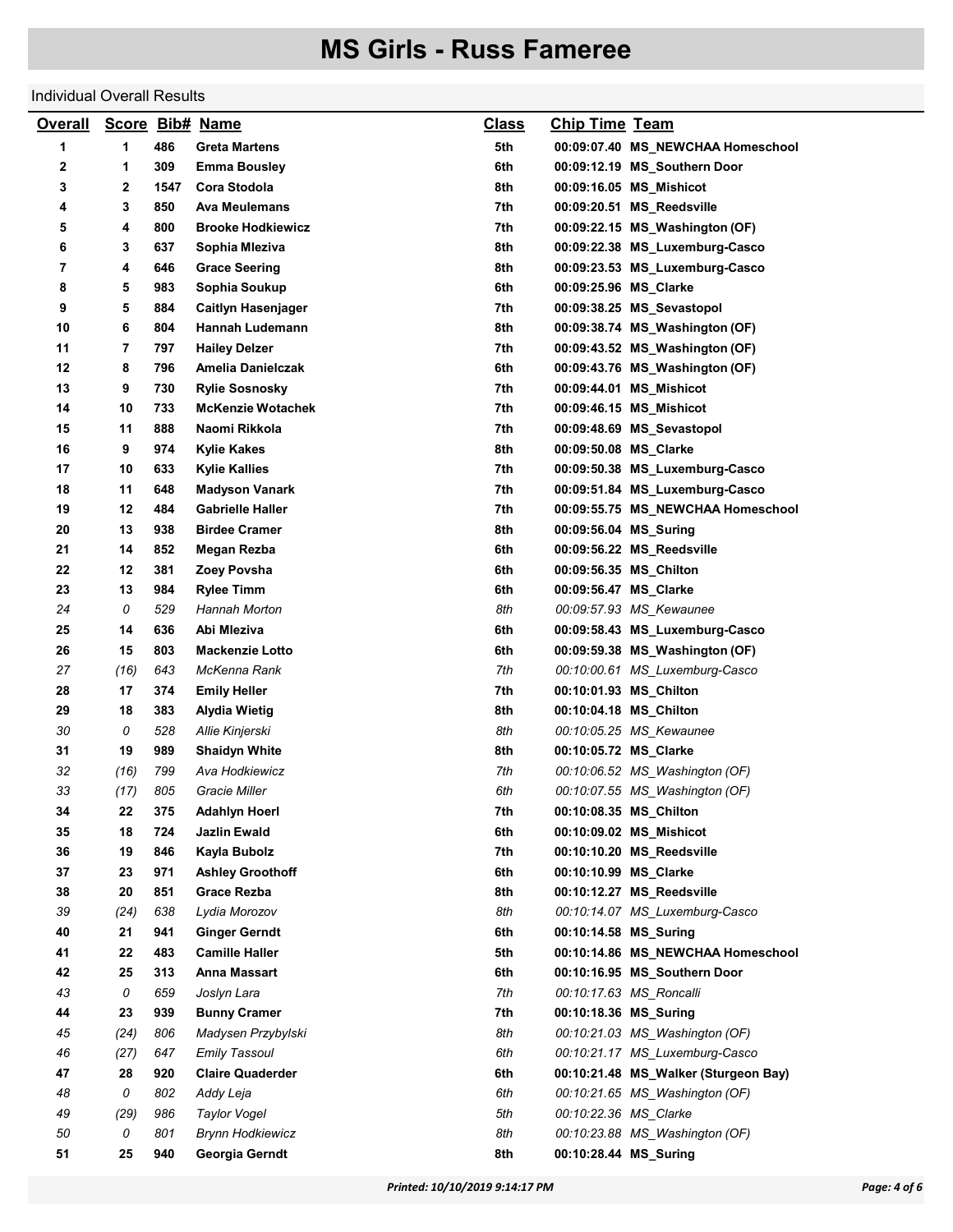| 52  | 30   | 310  | <b>Kelsey Johnson</b>    | 7th |                        | 00:10:31.58 MS_Southern Door         |
|-----|------|------|--------------------------|-----|------------------------|--------------------------------------|
| 53  | 0    | 807  | Abigail Roskom           | 8th |                        | 00:10:31.86 MS_Washington (OF)       |
| 54  | 0    | 649  | Ella Vandervest          | 7th |                        | 00:10:32.06 MS Luxemburg-Casco       |
| 55  | 26   | 849  | Olivia Maslow            | 8th |                        | 00:10:32.76 MS_Reedsville            |
| 56  | 31   | 913  | Julia Gregory            | 8th |                        | 00:10:33.61 MS_Walker (Sturgeon Bay) |
| 57  | 0    | 651  | Gabrielle Weck           | 8th |                        | 00:10:35.49 MS_Luxemburg-Casco       |
| 58  | 32   | 379  | <b>Morgan Mueller</b>    | 5th |                        | 00:10:36.10 MS_Chilton               |
| 59  | 0    | 644  | Morgan Rank              | 6th |                        | 00:10:36.89 MS_Luxemburg-Casco       |
| 60  | 0    | 642  | Elizabeth Rank           | 8th |                        | 00:10:37.05 MS_Luxemburg-Casco       |
| 61  | 33   | 759  | <b>Madilyn Thomson</b>   | Κ   |                        | 00:10:37.16 MS_Oconto                |
| 62  | 27   | 408  | Norah Kinzinger          | 7th |                        | 00:10:39.13 MS_Coleman               |
| 63  | 28   | 410  | Ella VanErmen            | 6th |                        | 00:10:39.75 MS_Coleman               |
| 64  | 29   | 942  | Allyson Seibert          | 6th | 00:10:40.95 MS_Suring  |                                      |
| 65  | 30   | 725  | <b>Claire Hoffman</b>    | 7th |                        | 00:10:41.62 MS_Mishicot              |
| 66  | (34) | 376  | Peyton Hoerth            | 7th | 00:10:43.68 MS_Chilton |                                      |
| 67  | 31   | 487  | <b>Lindsey Matthys</b>   | 7th |                        | 00:10:47.22 MS_NEWCHAA Homeschool    |
| 68  | 0    | 632  | Kacie Jorgensen          | 7th |                        | 00:10:48.25 MS_Luxemburg-Casco       |
| 69  | 0    | 641  | Lexi Polster             | 7th |                        | 00:10:49.11 MS Luxemburg-Casco       |
| 70  | 32   | 886  | Jolene Luetdke           | 8th |                        | 00:10:52.97 MS_Sevastopol            |
| 71  | 35   | 915  | Mikayla LaLuzerne        | 8th |                        | 00:10:55.53 MS Walker (Sturgeon Bay) |
| 72  | 36   | 752  | <b>Elizabeth Finger</b>  | Κ   |                        | 00:10:56.81 MS_Oconto                |
| 73  | 0    | 530  | Abby Ostermeier          | 8th |                        | 00:10:57.97 MS_Kewaunee              |
| 74  | 33   | 883  | <b>Victoria Fiscus</b>   | 6th |                        | 00:11:00.09 MS_Sevastopol            |
| 75  | 0    | 627  | Addisen DuBois           | 6th |                        | 00:11:00.27 MS_Luxemburg-Casco       |
| 76  | 0    | 625  | Emma Delebreau           | 8th |                        | 00:11:04.19 MS_Luxemburg-Casco       |
| 77  | 34   | 409  | <b>Maddy Seefeldt</b>    | 7th |                        | 00:11:07.63 MS_Coleman               |
| 78  | 0    | 631  | Luciana Herlache         | 7th |                        | 00:11:09.36 MS_Luxemburg-Casco       |
| 79  | 0    | 639  | Evelyn Peot              | 8th |                        | 00:11:09.75 MS_Luxemburg-Casco       |
| 80  | 35   | 488  | Anna Schactner           | 6th |                        | 00:11:10.97 MS_NEWCHAA Homeschool    |
| 81  | (37) | 969  | Metadel Edwards          | 8th | 00:11:11.61 MS_Clarke  |                                      |
| 82  | (38) | 982  | <b>Breleigh Schultz</b>  | 8th | 00:11:13.69 MS_Clarke  |                                      |
| 83  | 0    | 979  | <b>Ashley Miller</b>     | 6th | 00:11:14.05 MS_Clarke  |                                      |
| 84  | (36) | 728  | Ava Oakley               | 7th |                        | 00:11:16.99 MS_Mishicot              |
| 85  | (37) | 944  | <b>Morgan Suring</b>     | 6th | 00:11:17.37 MS_Suring  |                                      |
| 86  | 0    | 658  | <b>Mallory Krajnek</b>   | 6th |                        | 00:11:18.67 MS_Roncalli              |
| 87  | 39   | 749  | <b>Mackenzie Bonitz</b>  | Κ   |                        | 00:11:19.85 MS_Oconto                |
| 88  | 40   | 919  | <b>Molly Price</b>       | 8th |                        | 00:11:21.49 MS_Walker (Sturgeon Bay) |
| 89  | 0    | 987  | Natalie Weier            | 6th | 00:11:25.11 MS_Clarke  |                                      |
| 90  | (38) | 729  | Emma Schmidt             | 7th |                        | 00:11:28.12 MS_Mishicot              |
| 91  | 41   | 314  | <b>Samantha Massart</b>  | 6th |                        | 00:11:29.43 MS_Southern Door         |
| 92  | 42   | 758  | <b>Addison Stamsa</b>    | Κ   |                        | 00:11:29.67 MS_Oconto                |
| 93  | 0    | 623  | <b>Emilie Davister</b>   | 8th |                        | 00:11:32.08 MS_Luxemburg-Casco       |
| 94  | 0    | 967  | <b>Aubry DeRosier</b>    | 6th | 00:11:32.93 MS_Clarke  |                                      |
| 95  | 43   | 751  | <b>Madeline Coshenet</b> | Κ   |                        | 00:11:33.58 MS_Oconto                |
| 96  | (39) | 485  | Adelyn Krall             | 6th |                        | 00:11:33.66 MS_NEWCHAA Homeschool    |
| 97  | (40) | 943  | Samantha Seibert         | 8th | 00:11:38.02 MS_Suring  |                                      |
| 98  | 0    | 985  | Mikayla VanWychen        | 6th | 00:11:38.46 MS_Clarke  |                                      |
| 99  | (44) | 380  | Sophia Pingel            | 7th |                        | 00:11:38.87 MS_Chilton               |
| 100 | (41) | 1548 | Michaelynn Wotacheck     | 5th |                        | 00:11:40.12 MS Mishicot              |
| 101 | 0    | 640  | Olivia Peters            | 8th |                        | 00:11:40.37 MS_Luxemburg-Casco       |
| 102 | 45   | 912  | Tanya Chanda             | 6th |                        | 00:11:40.86 MS_Walker (Sturgeon Bay) |
| 103 | 0    | 978  | <b>Quinn McGinty</b>     | 5th | 00:11:42.09 MS_Clarke  |                                      |
| 104 | 0    | 968  | Keira Dickson            | 5th | 00:11:42.65 MS_Clarke  |                                      |
| 105 | 0    | 726  | Olivia Kaczrowski        | 5th |                        | 00:11:43.08 MS_Mishicot              |